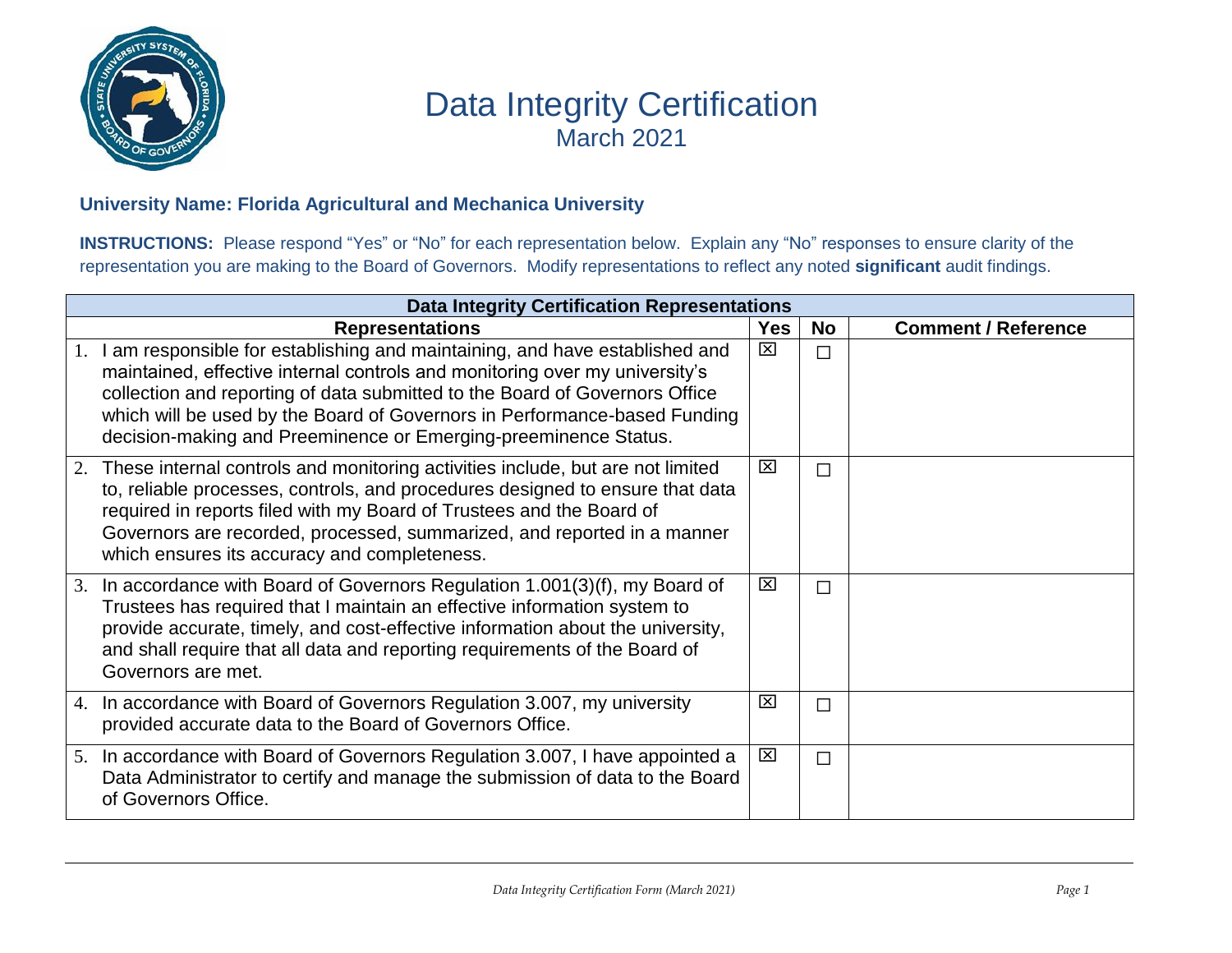## Data Integrity Certification

| <b>Data Integrity Certification Representations</b>                                                                                                                                                                                                                                                                                                                                                                                                                                                                                                                                                                                                        |             |           |                            |  |  |
|------------------------------------------------------------------------------------------------------------------------------------------------------------------------------------------------------------------------------------------------------------------------------------------------------------------------------------------------------------------------------------------------------------------------------------------------------------------------------------------------------------------------------------------------------------------------------------------------------------------------------------------------------------|-------------|-----------|----------------------------|--|--|
| <b>Representations</b>                                                                                                                                                                                                                                                                                                                                                                                                                                                                                                                                                                                                                                     | <b>Yes</b>  | <b>No</b> | <b>Comment / Reference</b> |  |  |
| 6. In accordance with Board of Governors Regulation 3.007, I have tasked my<br>Data Administrator to ensure the data file (prior to submission) is consistent<br>with the criteria established by the Board of Governors Data Committee. The<br>due diligence includes performing tests on the file using applications,<br>processes, and data definitions provided by the Board Office.                                                                                                                                                                                                                                                                   | $\boxtimes$ | $\Box$    |                            |  |  |
| 7. When critical errors have been identified, through the processes identified in<br>item #6, a written explanation of the critical errors was included with the file<br>submission.                                                                                                                                                                                                                                                                                                                                                                                                                                                                       | $\boxtimes$ | $\Box$    |                            |  |  |
| In accordance with Board of Governors Regulation 3.007, my Data<br>8.<br>Administrator has submitted data files to the Board of Governors Office in<br>accordance with the specified schedule.                                                                                                                                                                                                                                                                                                                                                                                                                                                             | $\boxtimes$ | $\Box$    |                            |  |  |
| In accordance with Board of Governors Regulation 3.007, my Data<br>9.<br>Administrator electronically certifies data submissions in the State University<br>Data System by acknowledging the following statement, "Ready to submit:<br>Pressing Submit for Approval represents electronic certification of this data<br>per Board of Governors Regulation 3.007."                                                                                                                                                                                                                                                                                          | $\boxtimes$ | $\Box$    |                            |  |  |
| 10. I am responsible for taking timely and appropriate preventive/ corrective<br>actions for deficiencies noted through reviews, audits, and investigations.                                                                                                                                                                                                                                                                                                                                                                                                                                                                                               | $\boxtimes$ | $\Box$    |                            |  |  |
| 11. I recognize that Board of Governors' and statutory requirements for the use<br>of data related to the Performance-based Funding initiative and Preeminence<br>or Emerging-preeminence status consideration will drive university policy on<br>a wide range of university operations – from admissions through graduation.<br>I certify that university policy changes and decisions impacting data used for<br>these purposes have been made to bring the university's operations and<br>practices in line with State University System Strategic Plan goals and have<br>not been made for the purposes of artificially inflating the related metrics. | 区           | $\Box$    |                            |  |  |